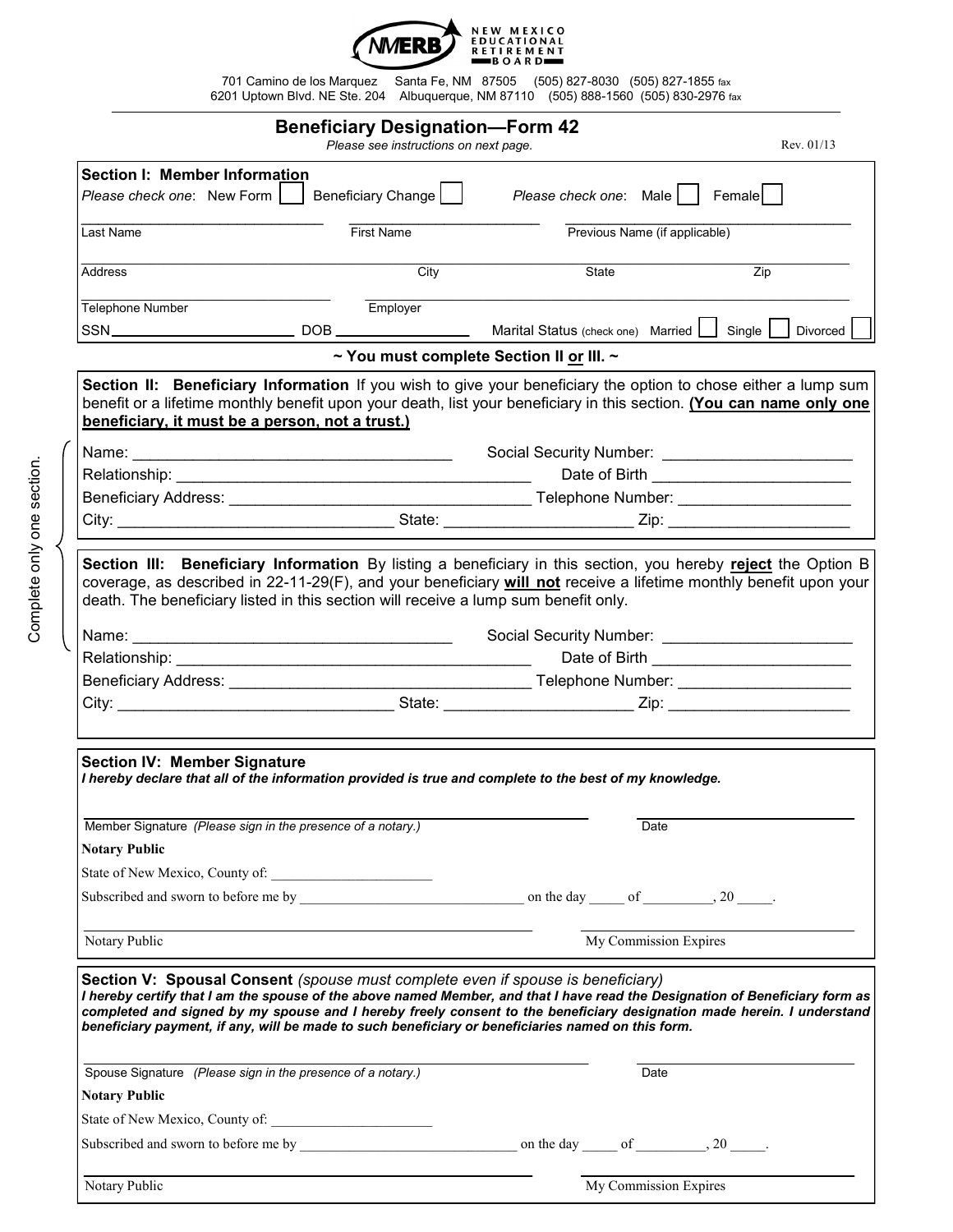

701 Camino de los Marquez Santa Fe, NM 87505 (505) 827-8030 (505) 827-1855 fax 6201 Uptown Blvd. NE Ste. 204 Albuquerque, NM 87110 (505) 888-1560 (505) 830-2976 fax

## **Instructions for Beneficiary Designation—Form 42**

*All active and inactive (non-retired) members covered by the New Mexico Educational Retirement Board must complete ERB Form 42 to designate a beneficiary for their account. See Section 22-11-29 (D)(E) & (G) NMSA 1978 and Paragraph (F) of 2.82.5.13 NMAC.* **DO NOT complete this form if you are retired.** 

- Please print clearly in black ink.
- Complete Sections I, II or III and IV. If you are married, your spouse must complete Section V. A notary must notarize Sections IV and V. You and your spouse, if you are married, must sign the form in the presence of the notary. Incomplete and/or incorrect forms will be returned to you.
	- $\Rightarrow$  **Section II Beneficiary Information Automatic Option B coverage:** If you are vested (five or more years of earned service credit) and die prior to retirement, your named beneficiary may select either a one time lump sum benefit or monthly lifetime benefit (annuity.) You can name only one beneficiary for Option B coverage—naming more than one beneficiary on this form automatically rejects this Option B coverage.
	- $\Rightarrow$  **Section III Beneficiary(ies) Information**: If you opt out of Option B coverage and die prior to retirement, your named beneficiary(ies) on this form will receive a one time lump sum benefit.
- Complete Section II if you want your beneficiary to qualify for the Option B coverage, as described in §22-11-29(F) NMSA 1978, once you are vested (five or more years of earned service credit.) If you die prior to retirement, your named beneficiary will have the choice to either receive a one time lump sum benefit or monthly lifetime benefit. If you die prior to having earned five years of service credit, your named beneficiary will receive a one time lump sum benefit.
- Complete Section III if you reject the Option B coverage, as described in 22-11-29(F), for your beneficiary or want to name more than one beneficiary. Please note that naming more than one beneficiary automatically rejects the Option B coverage for your beneficiaries. **If you want to name more than one beneficiary, you may complete the Beneficiary Designation—Form 42 Addendum.**
- Please include any previous names you have had if applicable.
- Beneficiary(ies) may be changed any time prior to retirement.
- In the event of a divorce it is important that you review your existing Beneficiary Designation form to ensure that the desired beneficiary(ies) are named. A divorce does not automatically remove your former spouse as your beneficiary. The Beneficiary Designation Form-42 can be accessed at *www.nmerb.org/downloadableforms*. Please be advised that beneficiary selections are subject to any court orders regarding the division of the community property portion of your retirement benefit due to divorce.
- If you have never earned prior ERB service and you complete this Beneficiary Designation-Form 42 and are not reported by any ERB covered employer within 90 days, this form will be void and will be destroyed.
- **Upon employment with an NMERB covered entity**, this form must be notarized and returned to the ERB at: PO Box 26129 Santa Fe, NM 87502.